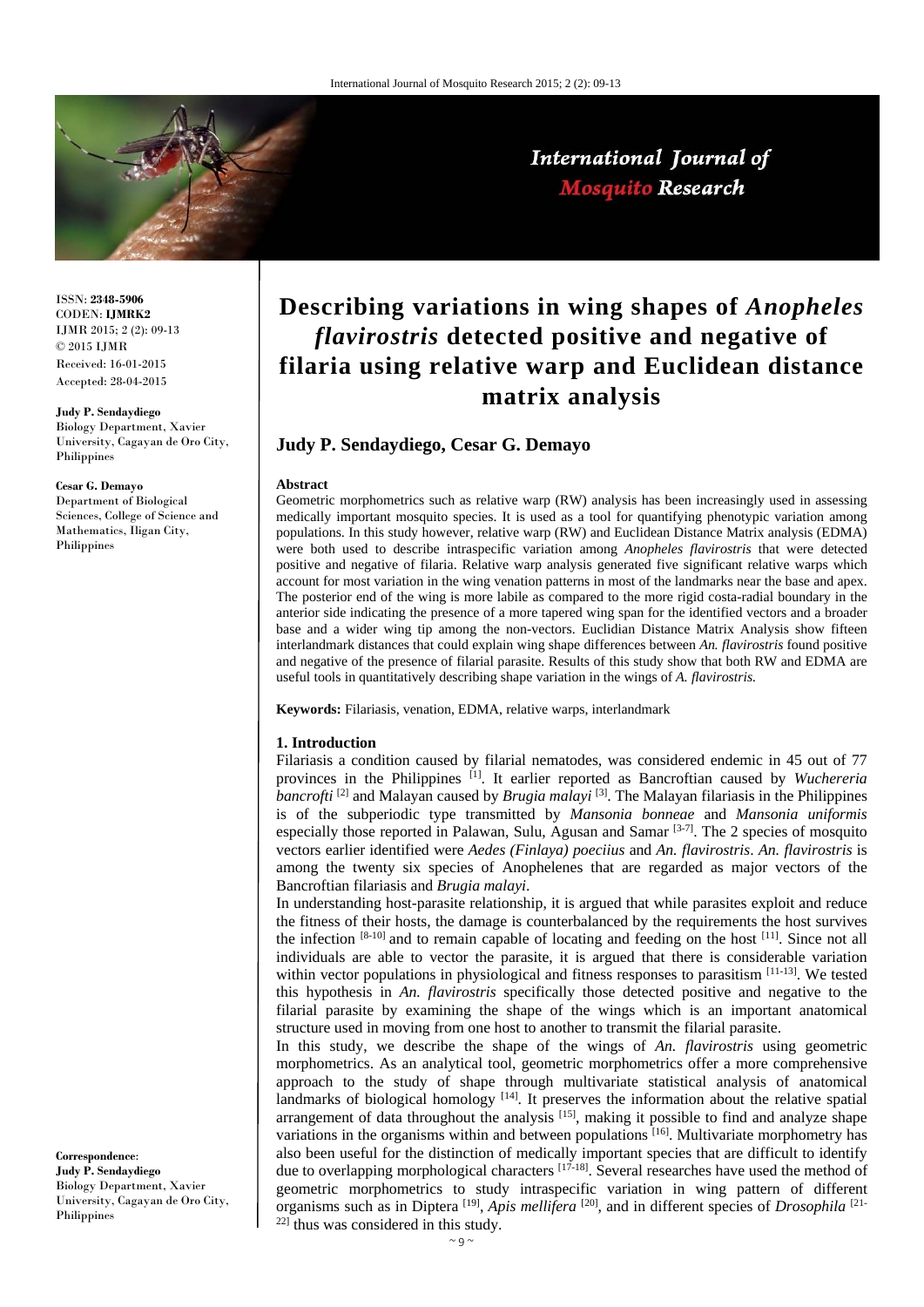### **2. Methodology**

This study was conducted from January 2013 to April 2014. Adult female *An. flavirostris* were collected using mosquito nets and human bait trap from endemic communities in Misamis Oriental as identified by the Department of Health, Region X (Fig. 1). Sampling was done in the evening until early dawn for the whole month in January 2013. The adult mosquitoes trapped inside the net were collected using handheld vacuum and transferred into small portable net cages for easy transport to the laboratory. The collected mosquitoes were sorted and identified based on morphological characteristics and taxonomic keys. Only female *An. flavirostris* mosquitoes were used in this study as they are presumed to be in direct contact with human hosts. Figure 2 shows a typical female *An. flavirostris* wing with the presence of wing spots. Each identified *An. flavirostris* female mosquito was dissected and the mouth parts and body segments were teased apart to screen for the presence of filaria larvae using conventional microscopy. The identified *An. flavirostris*  mosquito was recorded and noted as either positive or negative for filaria. The wings were then removed using a scalpel and mounted in glass slides. Wings were photographed under a stereoscope with consistent magnification, and the digital images were kept on file and later used in data analysis (Fig. 2).



**Fig 1:** Map showing study area

In this study, eighteen anatomical landmarks of the wings (Fig. 3) of female *An. flavirostris* were utilized for geometric mophometric analysis [23]. Landmarks were tagged at the intersection of wing veins with the wing margin, intersection of cross vein with major veins and some vein branch points. Table 1 identifies the specific location of the assigned landmarks in *An. flavirostris* [24].



**Fig 2:** *An*. *flavirostris* wing samples collected from Misamis Oriental

Generally, in mosquitoes the six major longitudinal veins are the costa, subcostal, radius, media, cubitus and anal vein. The rest are intersection of major wing veins and cross veins. The coordinates of the landmarks were digitized using image analysis TPSdig software [25]. TpsDig facilitates the statistical analysis of landmark data in morphometrics by making it easier to collect and maintain landmark data from digitized images [26].



**Fig 3:** *An. flavirostris* wing with typical wing spots

**Table 1:** Description of assigned landmarks in the *An. flavirostris* wing

| <b>Landmarks</b> | <b>Description of tagged landmarks</b>                       |  |  |
|------------------|--------------------------------------------------------------|--|--|
| 1                | Radius (R)                                                   |  |  |
| $\overline{c}$   | Costa (C)                                                    |  |  |
| 3                | Radius one $(R_1)$                                           |  |  |
| 4                | Radius two $(R_2)$                                           |  |  |
| 5                | Radius three $(R_3)$                                         |  |  |
| 6                | Radius four-plus-five $(R_{4+5})$                            |  |  |
| 7                | Media one $(M_1)$                                            |  |  |
| 8                | Media two $(M_2)$                                            |  |  |
| 9                | Media three-plus-four $(M_{3+4})$                            |  |  |
| 10               | Cubitus anterior (cuA)                                       |  |  |
| 11               | Midpoint of cuA and medio-cubital                            |  |  |
| 12               | medio-cubital cross vein (mcu)                               |  |  |
| 13               | medio-cubital and media cross vein                           |  |  |
| 14               | Media-one-plus-two vein $(M_{1+2})$                          |  |  |
| 15               | Cross vein between $M_{1+2}$ and $R_{2+3}$                   |  |  |
| 16               | Radius two-plus three vein $(r_{2+3})$                       |  |  |
| 17               | Intersection point between $R_2$ and $R_3$                   |  |  |
| 18               | Intersection point between M <sub>1</sub> and M <sub>2</sub> |  |  |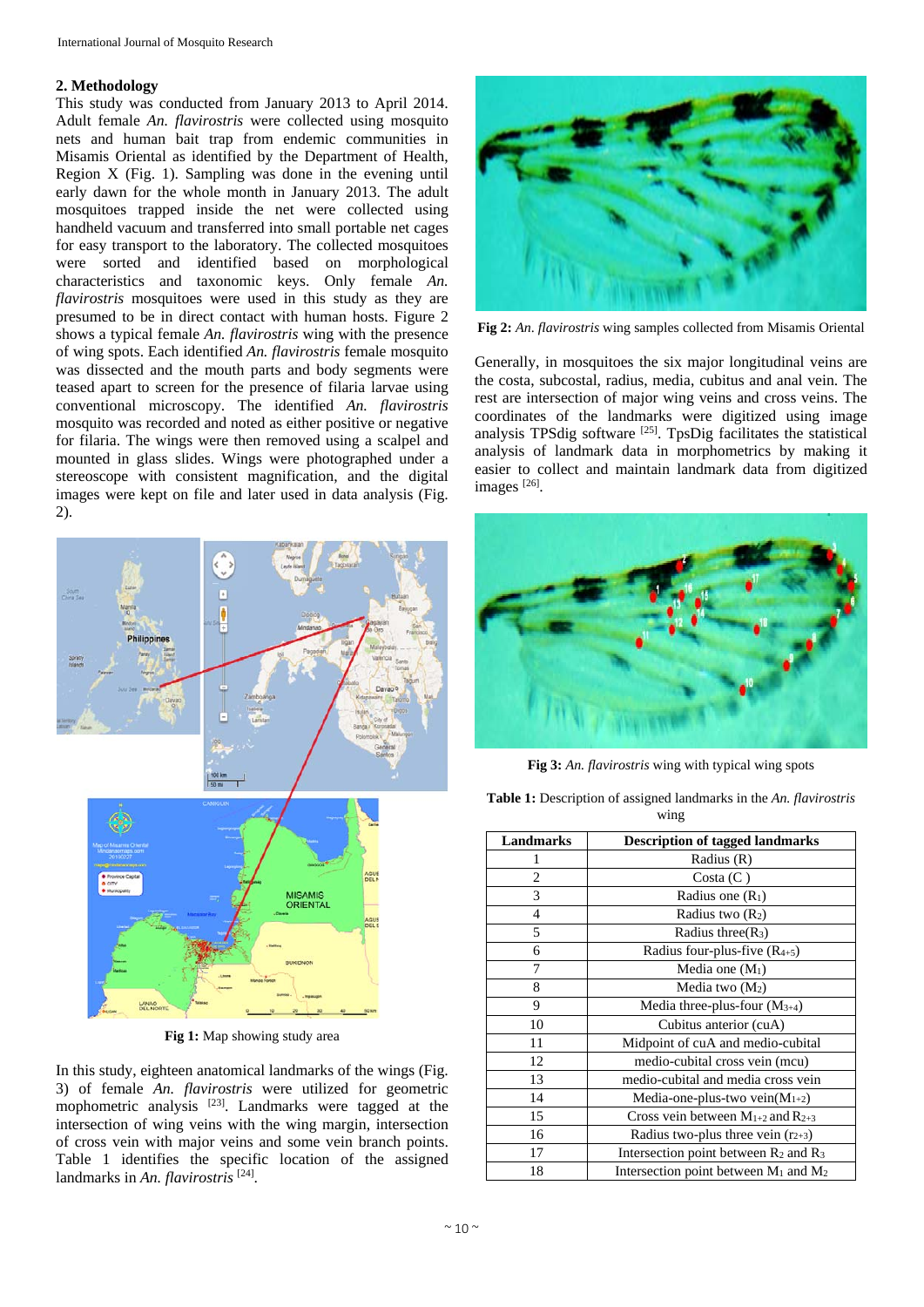These coordinates were then transferred to Microsoft Excel for organization of the data into groups. The generalized orthogonal least squares Procrustes average configuration of landmarks was computed using the generalized Procrustes Analysis (GPA) superimposition method. GPA was performed using the software tpsRelw, ver. 1.46<sup>[26]</sup>. The relative warps RWs, which are the principal components of the covariance matrix of the partial warp scores were computed using the unit centroid size as the alignment-scaling method. Histogram and box plots were generated using PAST software [27] from the relative warps of the wing shapes. These figures provided a clear view of where the data is centered and how they are distributed over the range of the variable. Kruskal-Wallis test was used to analyze whether or not the species differ significantly with regards to their wing shape.

Euclidian Distance Matrix Analysis was used to determine localized variation in specific landmarks based on matrix of distances between landmarks (Fig. 4). Euclidian Distance Matrix Analysis (EDMA) is a coordinated-free method based on the distances between landmarks and is invariant to rotation of the original specimen [27].



**Fig 4:** Matrix of distances between landmarks.

# **3. Results and Discussion**

Geometric morphometric analysis of the eighteen landmarks in the wing of *An. flavirostris* generated five significant relative warps (Fig. 5). Box plots and the shown histogram present the direction of variation in wing venation pattern. It can be observed that the variations in shapes of the wing are generally found as a shift in most of the landmarks near the base and apex. The posterior end of the wing is more labile as compared to the more rigid costa-radial boundary in the anterior side indicating the presence of a more tapered wing span for the identified vectors and a broader base and a wider wing tip among the non-vectors. This is further substantiated by quantitatively describing the variations between the two *An. flavirostris* groups using Euclidian Distance Matrix Analysis (EDMA) where the distances between landmarks subjected to Principal Component Analysis (PCA) were computed (Table 2). Results show fifteen interlandmark distances were found to have contributed to most variation in the wing shape pattern of *An. flavirostris* (Table 3, Fig. 6). These interlandmark distances explain why *An. flavirostris* found positive of filaria have more tapered apices and narrower base while those found negative for filaria have interlandmark distances which appeared significantly shorter resulting to a wing with a more rounded apex and broader base. It is argued that the presence of a slender wing is a characteristic of mosquitoes foraging in higher altitude thus this may explain the observed wing pattern in affected *An. Flavirostris* found positive for filaria.



**Fig 5:** Significant relative warps showing the variation in shapes of the wing of *An. flavirostris*

**Table 2:** EDMA proportion of variation with the most significant components of the wing shape of *An. flavirostris.*

| <b>Principal Component</b> | <b>Eigenvalue</b> | % Variance |
|----------------------------|-------------------|------------|
|                            | 89578.2           | 69.258     |
|                            | 10530.3           | 8.1416     |

Jolliffee cut-off= 591.75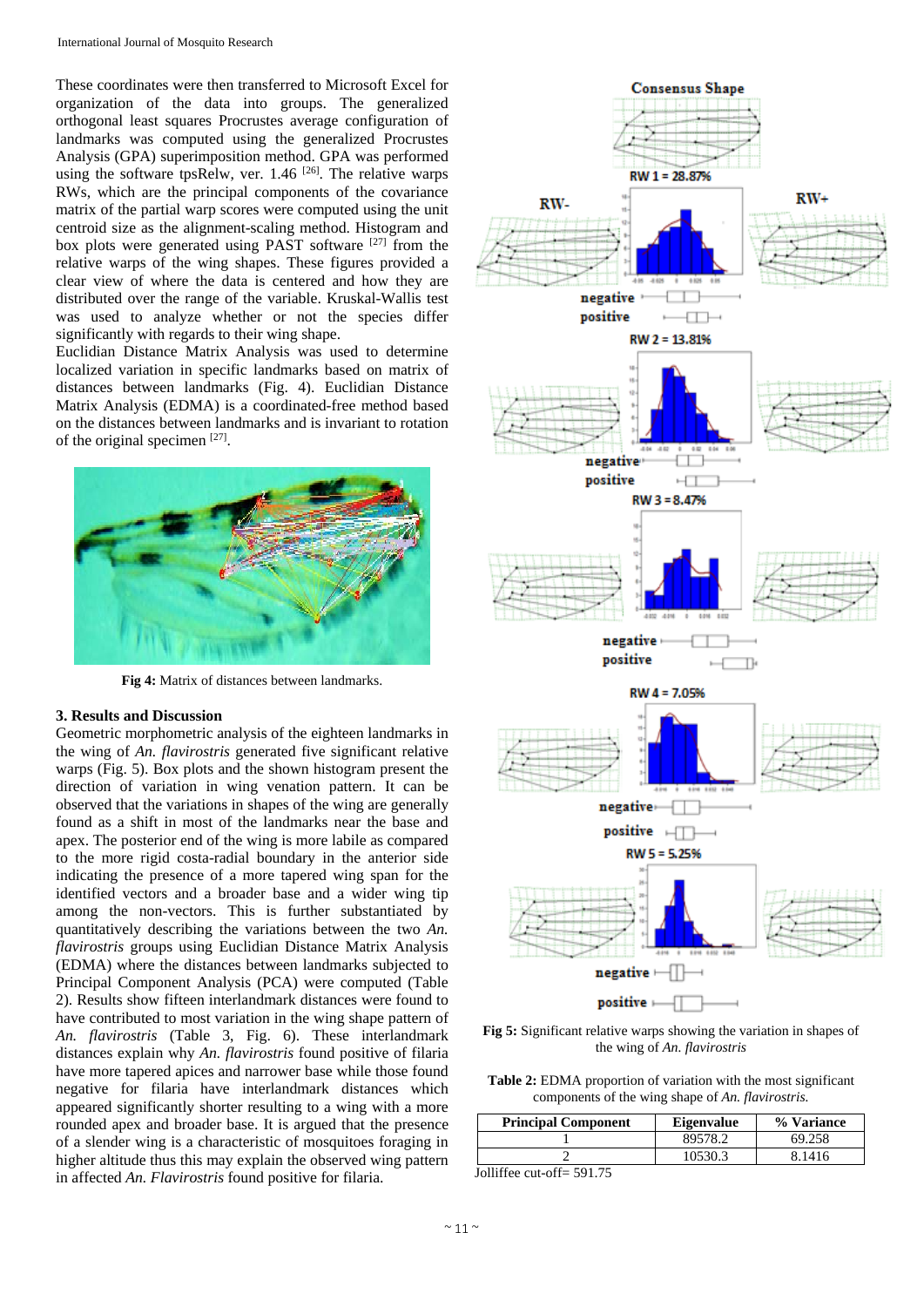**Table 3:** Interlandmark distances of the first PCA loading values for the significant component of the EDMA landmark coordinates

| <b>Interlandmark Distances</b> | <b>Values</b> |
|--------------------------------|---------------|
| $1 - 7$                        | 0.1490        |
| $1-6$                          | 0.1462        |
| $7 - 12$                       | 0.1446        |
| $6 - 12$                       | 0.1434        |
| $1 - 4$                        | 0.1418        |
| $4 - 12$                       | 0.1413        |
| $5 - 12$                       | 0.1392        |
| $7 - 11$                       | 0.1389        |
| $6 - 11$                       | 0.1379        |
| $3-12$                         | 0.1365        |
| $4 - 11$                       | 0.1360        |
| $1-3$                          | 0.1358        |
| $5 - 11$                       | 0.1338        |
| $7 - 13$                       | 0.1332        |
| $3 - 11$                       | 0.1312        |



**Fig 6:** EDMA interlandmark distances of wing shape pattern of *An. flavirostris*.

Morphological shape changes observed in the wing of *An. flavirostris* brought about by changes in vein pattern are significant as these may affect flight performance in the mosquito. Since veins increase the mechanical rigidity of the wing, direct flight muscles attached to the wing base contribute to the twisting of the wings during flight  $[8]$ . Shape is an output of a cascade of genes and in nature, genetic drift which maybe brought about by several factors parasitic infection included may have contributed to significant differences in morphological shapes among conspecific populations [28]. Several studies revealed significant shape differences among mosquitoes between different geographic areas [19, 29] thus the morphological variations observed in the *An. flavirostris* wing as shown in this study may be attributed to the migration of the affected individuals to different environments and their subsequent adaptation [29]. Other sources of variations such as wing size could have also an impact on the mosquito wing vein pattern. While the size of a mosquito has a genetic basis, environmental factors such as temperature, nutrition, larval density and salinity may also affect the size of individuals <sup>[30]</sup>. Variation in wing geometry between populations may provide insights into population structure, ecology and species complex. Variation in morphology could also be influenced by environmental effects, genetic mutations and developmental perturbations; buffering mechanisms include canalization, phenotypic plasticity, and developmental stability [31].

## **4. Conclusion**

It can be seen from this study that the use of geometric morphometrics (GM) such as relative warp (RW) and Euclidean distance matrix analysis (EDMA) is very useful in describing shape changes in the wings of *An. flavirostris* tested positive and negative for filaria. The tools of GM as shown in this study is an alternative tool to quantitatively describe variations not only within populations but might also provide insights into population structure and ecology of species.

## **5. Acknowledgement**

The senior author would like to acknowledge the Commission on Higher Education (CHED) and Xavier University for the scholarship grant, Mr. Muhmin Michael Manting for the technical assistance, Drs. Mark Anthony J. Torres, Ruben Amparado Jr and Jessie Gorospe for the evaluation of the merit of the research and he Department of Biological Sciences, College of Science and Mathematics, MSU-IIT and Xavier University for the use of the laboratory facilities.

# **6. References**

- 1. Kron M, Walker E, Hernandez L, Torres E, Libranda-Ramirez B. Lymphatic Filariasis in the Philippines. Trends in Parasitology 2000; 16(8):329-333.
- 2. Strong, RP. Report of the Surgeon General. Circular in Tropical Diseases, Chief Surgeon's Office, Manila, P.I. No. 1, 1901.
- 3. Cabrera BD, Rozbboom LE. Filariasis in Palawan, Philippine Islands. Nature 1964; 202-725.
- 4. Rozeboom LE, Cabrera BD. Filariasis caused by *Wuchereria bancrofti* in Palawan, Republic of the Philippines. Amer. J. Epidem 1965; 81:216.
- 5. Cabrera BD. Determination of mosquito vector of filariasis in Southern Sulu. J Phil Med Ass 1968; 44:117.
- 6. Cabrera B. *Brugia malayi* vector determination in Bunawan, Agusan, the third endemic focus for malayan filariasis in the Philippines. Southeast Asian J. Trap. Med. Pub. Hlth, 1970, 496.
- 7. Wenceslao J, Oban E, Cabrera BD. Eastern Samar, the fourth endemic focus for Malayan filariasis in the Republic of the Philippines. Southeast Asian J Trap Med Pub Hlth, 1972, 552.
- 8. Nowak MA, May RM. Super infection and the evolution of parasite virulence. Proc. R. Soc. Land. B, 1994; 255, 81-89.
- 9. Dawes EJ, Churcher TS, Zhuang S, Sinden RE, Basanes MG. *Anopheles* mortality is both age- and plasmodiumdensity dependent: Implications for malaria transmission. Malar. J 2009; 8:228.
- 10. Ewals PW. The evolution of virulence: a unifying link between parasitology and ecology. J Parasitol 1995; 81:659-669.
- 11. Hurd H. Manipulation of medically important insect vectors by their parasites. Annu Rev Entomol 2003; 48:141-161.
- 12. Tripet F, Aboagye-Antwi F, Hurd H. Ecological immunology of mosquito malaria interactions. Trends Parasitol 2008; 24:219-227.
- 13. Lambrechts I, chavatte JM, Snounou G, Koella JC. Environmental influence on the genetic basis of mosquito resistance to malaria parasites. Proc R Soc B 2006; 273:1501-1506.
- 14. Adams DC, Rohlf FJ, Slice DE. Geometric Morphometrics Ten Years of Progress following the